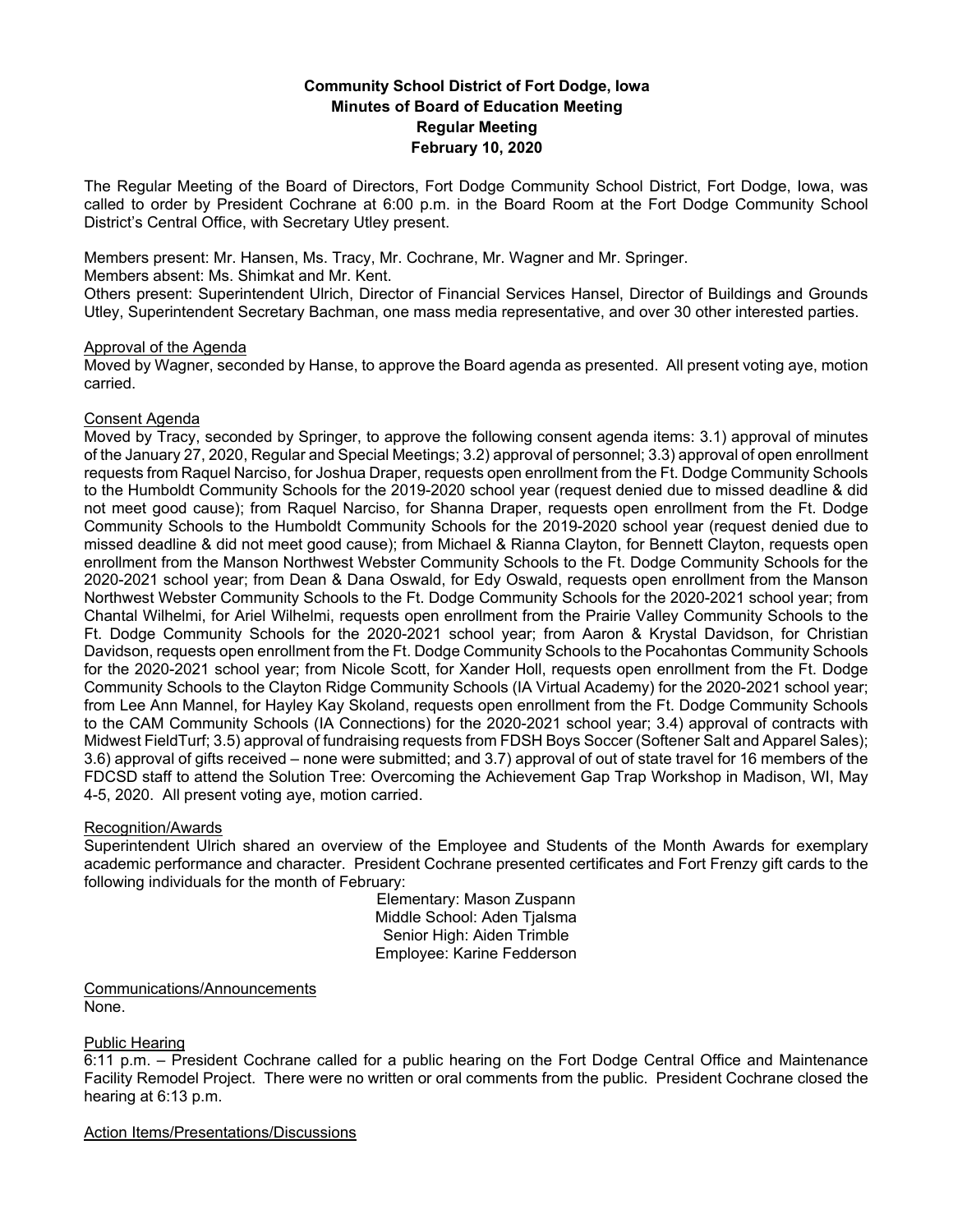Moved by Wagner, seconded by Tracy, to approve Resolution Formally Approving Plans, Specifications, Form of Contract, and Cost Estimate for the Fort Dodge Central Office and Maintenance Facility Remodel Project. On a roll call vote the following voting AYE: Cochrane, Hansen, Springer, Tracy, and Wagner. Voting NAY: None. ABSENT: Shimkat and Kent. Motion carried.

#### RESOLUTION 2020-05

### RESOLUTION FORMALLY APPROVING AND ADOPTING THE PLANS, SPECIFICATIONS, FORM OF CONTRACT, AND ESTIMATED TOTAL COST FOR THE FORT DODGE CENTRAL OFFICE AND MAINTENANCE FACILITY REMODEL PROJECT

WHEREAS, on the 13<sup>th</sup> day of January, 2020, tentative plans, specifications, form of contract and the estimated total costs were filed with the Secretary for the construction of certain public improvement described in general as the Fort Dodge Dodger Central Office and Maintenance Facility Remodel Project,

WHEREAS, the Advertisement for Quotations on the plans, specifications, form of contract and estimate of total cost for said public improvements was published as required by law:

NOW, THEREFORE, BE IT RESOLVED BY THE BOARD OF DIRECTORS OF THE FORT DODGE COMMUNITY SCHOOL DISTRICT, FORT DODGE, IOWA:

Section 1. That the said plans, specifications, form of contract and the estimated total cost for the Fort Dodge Dodger Central Office and Maintenance Facility Remodel Project are hereby officially approved and adopted as the plans, specifications, form of contract and estimated total cost for said public improvement, as described in the preamble of this Resolution.

PASSED AND APPROVED on this 10<sup>th</sup> day of February, 2020.

Stuart J. Cochrane President, Board of Education Fort Dodge Community School District

ATTEST: Adriana Utley Secretary, Board of Education Fort Dodge Community School District

#### **CERTIFICATE**

| STATE OF IOWA     |         |
|-------------------|---------|
|                   | $)$ SS: |
| COUNTY OF WEBSTER |         |

I, the Secretary of the Board of Directors of the Fort Dodge Community School District in the County of Webster, State of Iowa, do hereby certify that attached is a true and complete copy of the portion of the corporate records of this School District showing proceedings of the Board, and the same is a true and complete copy of the action taken by this Board with respect to the matter at the meeting held on the date indicated in the attachment, and remain in full force and effect, and have not been amended or rescinded in any way; that the meeting and all action were duly and publicly held in accordance with a notice of meeting and a tentative agenda, a copy of which was timely served on each member of the Board and posted on a bulletin board or other prominent place easily accessible to the public and clearly designated for that purpose at the principal office of the Board (a copy of the face sheet of the agenda is attached) pursuant to the local rules of the Board and the provisions of Iowa Code Chapter 21, upon reasonable advance notice to the public and media at least twenty-four hours prior to the commencement of the meeting as required by law and with members of the public in attendance; I further certify that the individuals named possess their respective offices as indicated, that no board vacancy existed except as is stated, and that no controversy or litigation is pending, prayed or threatened involving the incorporation, organization, existence or boundaries of the School District or the right of the individuals named as officers to their respective positions.

WITNESS my hand this 10<sup>th</sup> day of February, 2020.

Adriana Utley Secretary, Board of Education Fort Dodge Community School District

Director of Buildings and Grounds Utley presented three bids received for the Fort Dodge Central Office and Maintenance Facility Remodel Project. The three bids received were from Jensen Builders Lt., of Fort Dodge, Iowa, in the amount of \$2,799,000.00; Sande Construction and Supply, of Humboldt, Iowa, in the amount of \$2,646,741.00; and Woodruff Construction, of Fort Dodge, Iowa, in the amount of \$2,594,700.00. The recommendation was to accept the bid from Woodruff Construction of Fort Dodge, Iowa, in the amount of \$2,594,700.00.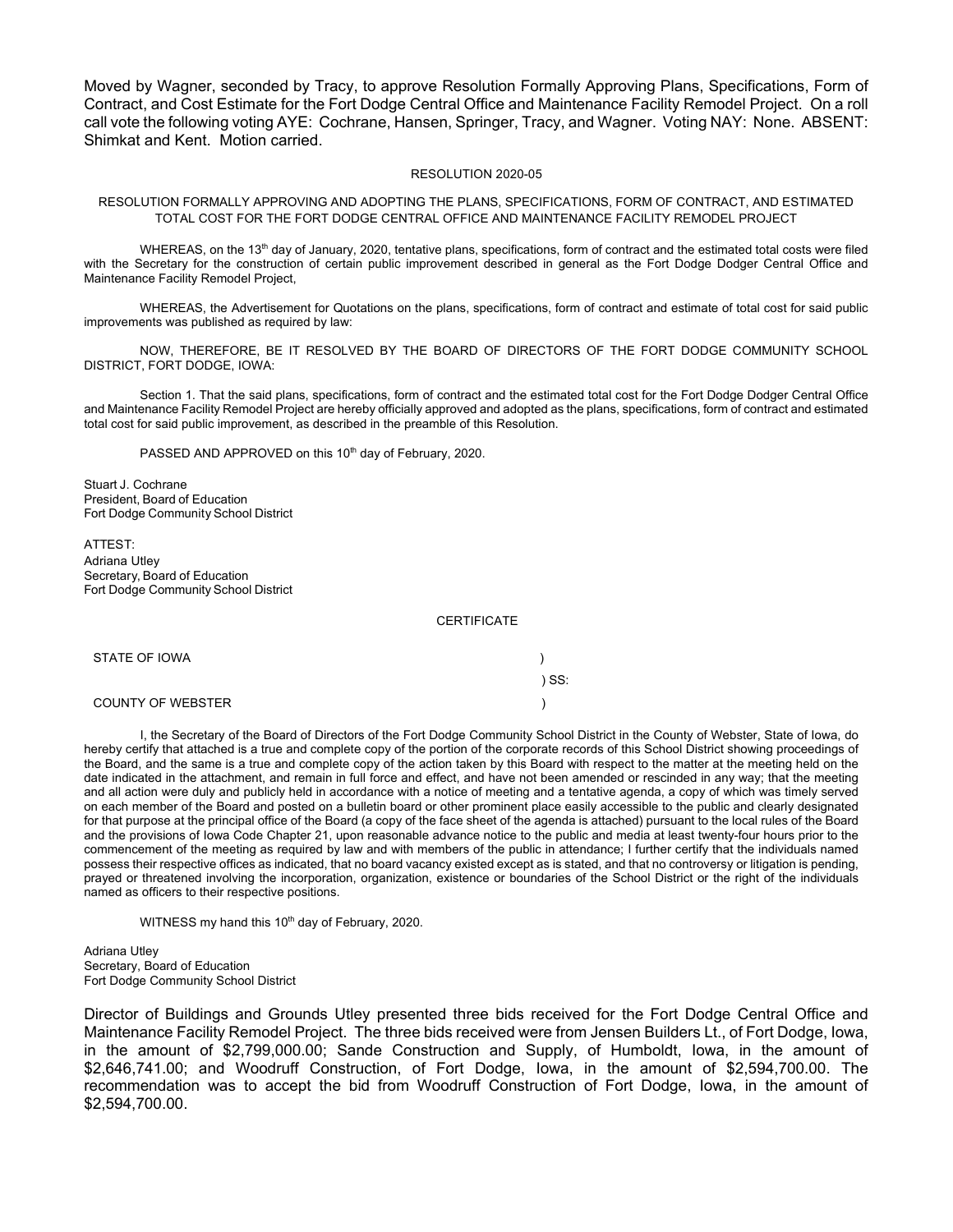Moved by Wagner, seconded by Tracy, to accept the bid from Woodruff Construction of Fort Dodge, Iowa, in the amount of \$2,594,700.00. All present voting aye, motion carried.

Moved by Wagner, seconded by Springer, to approve Resolution making award of construction to lowest responsive, responsible bidder for the Fort Dodge Central Office and Maintenance Facility Remodel Project. On a roll call vote the following voting AYE: Hansen, Springer, Tracy, Wagner, and Cochrane. Voting NAY: None. ABSENT: Shimkat and Kent. Motion carried.

### RESOLUTION 2020-06

#### RESOLUTION MAKING AWARD OF CONSTRUCTION CONTRACT TO LOWEST RESPONSIVE, RESPONSIBLE BIDDER FOR THE FORT DODGE CENTRAL OFFICE AND MAINTENANCE FACILITY REMODEL PROJECT

BE IT RESOLVED BY THE BOARD OF DIRECTORS OF THE FORT DODGE COMMUNITY SCHOOL DISTRICT, FORT DODGE, IOWA:

Section 1. That the following quotation for the Fort Dodge Central Office and Maintenance Facility Remodel Project*,* described in the plans and specifications heretofore adopted by this Board, is accepted, the same being the lowest responsive, responsible quotation received for such work, as follows:

| Contractor:                         | <b>Woodruff Construction</b> | nt | Fort Dodge, Iowa |
|-------------------------------------|------------------------------|----|------------------|
| Amount of quotation: \$2,594,700.00 |                              |    |                  |
| Portion of project: All             |                              |    |                  |

Section 2. That the President and Secretary are hereby directed to execute a contract with the contractor for the construction of the public improvements, such contract not to be binding on the District until approved by this Board.

PASSED AND APPROVED, this 10<sup>th</sup> day of February, 2020.

Stuart Cochrane, President, Board of Education Fort Dodge Community School District

ATTEST: Adriana Utley Secretary, Board of Education Fort Dodge Community School District

**CERTIFICATE** 

| STATE OF IOWA            |       |
|--------------------------|-------|
|                          | ) SS: |
| <b>COUNTY OF WEBSTER</b> |       |

I, the Secretary of the Board of Directors of the Fort Dodge Community School District in the County of Webster, State of Iowa, do hereby certify that attached is a true and complete copy of the portion of the corporate records of this School District showing proceedings of the Board, and the same is a true and complete copy of the action taken by this Board with respect to the matter at the meeting held on the date indicated in the attachment, and remain in full force and effect, and have not been amended or rescinded in any way; that the meeting and all action were duly and publicly held in accordance with a notice of meeting and a tentative agenda, a copy of which was timely served on each member of the Board and posted on a bulletin board or other prominent place easily accessible to the public and clearly designated for that purpose at the principal office of the Board (a copy of the face sheet of the agenda is attached) pursuant to the local rules of the Board and the provisions of Iowa Code Chapter 21, upon reasonable advance notice to the public and media at least twenty-four hours prior to the commencement of the meeting as required by law and with members of the public in attendance; I further certify that the individuals named possess their respective offices as indicated, that no board vacancy existed except as is stated, and that no controversy or litigation is pending, prayed or threatened involving the incorporation, organization, existence or boundaries of the School District or the right of the individuals named as officers to their respective positions.

Dated: February 10, 2020.

Adriana Utley Secretary, Board of Education Fort Dodge Community School District

Moved by Hansen, seconded by Tracy, to approve the K-5 Illustrative Math Professional Development in the amount of \$10,400.00. All present voting aye, motion carried.